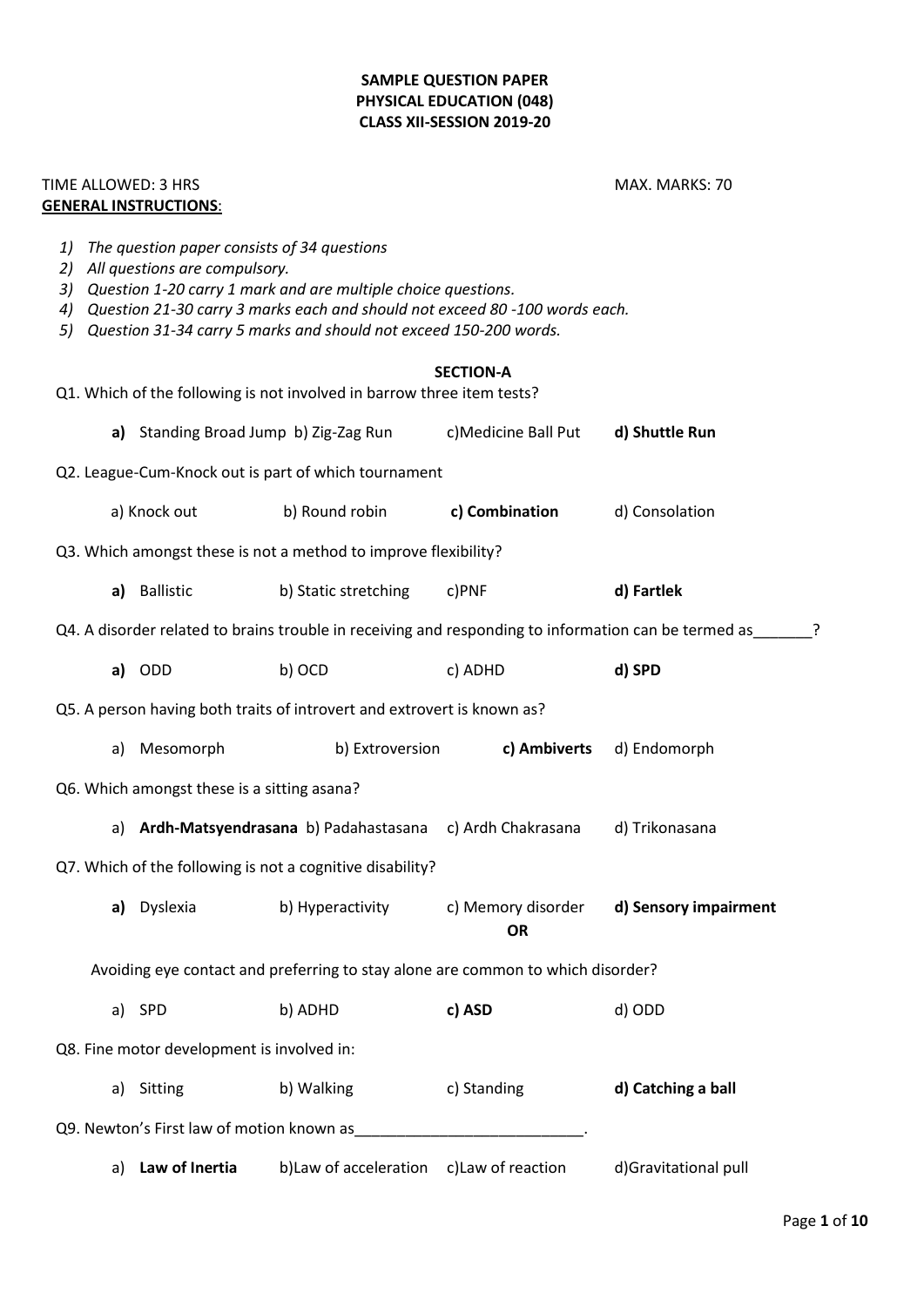| Q10. Which of the following is a Micro nutrient?                                                                                                                                                           |                                               |                                                                         |                        |                |
|------------------------------------------------------------------------------------------------------------------------------------------------------------------------------------------------------------|-----------------------------------------------|-------------------------------------------------------------------------|------------------------|----------------|
|                                                                                                                                                                                                            | a) Carbohydrates b) Fats                      |                                                                         | c) Water               | d) Vitamins    |
| Q11. What is the formula to determine number of matches in League fixture for even number of teams?                                                                                                        |                                               |                                                                         |                        |                |
|                                                                                                                                                                                                            | a) $N+1/2$                                    | b) N-1/2                                                                | c) $N(N-1)/2$          | d) $N(N+1)/2$  |
| Q12. What is the height of the box used by boys in Harvard step test?                                                                                                                                      |                                               |                                                                         |                        |                |
| a)                                                                                                                                                                                                         | 16inch                                        | b) 18inch                                                               | c) 20inch<br><b>OR</b> | d)22inch       |
| <b>AAHPER General Fitness test consists of:</b>                                                                                                                                                            |                                               |                                                                         |                        |                |
| a) Pull Ups Boys<br>b) Sit-Ups (Flexed Leg), Boys and Girls<br>c) Shuttle Run (Boys and Girls) d) All of these<br>Q13. The amount of oxygen which can be absorbed and consumed by the working muscles from |                                               |                                                                         |                        |                |
|                                                                                                                                                                                                            | Blood is called_____________________________. |                                                                         |                        |                |
|                                                                                                                                                                                                            |                                               | a) Oxygen intake b) oxygen transport c) oxygen uptake d) energy reserve |                        |                |
|                                                                                                                                                                                                            |                                               |                                                                         | <b>OR</b>              |                |
| Which one of these is a long term effect of exercise on cardiovascular system?                                                                                                                             |                                               |                                                                         |                        |                |
|                                                                                                                                                                                                            |                                               | a) 个 Heart rate b)个 Body temperature c)个Cardiac output                  |                        | d) 个BP         |
| Q14. Acceleration runs are used to improve ___________________.                                                                                                                                            |                                               |                                                                         |                        |                |
|                                                                                                                                                                                                            |                                               | a) Strength b) Endurance c)Speed                                        |                        | d) Flexibility |
| Q15. Overstretching of ligament cause:                                                                                                                                                                     |                                               |                                                                         |                        |                |
| a)                                                                                                                                                                                                         | Strain                                        | b)Sprain                                                                | c) Contusion           | d) Bruises     |
| Q16. When the angle between the two bones decreases it is termed as                                                                                                                                        |                                               |                                                                         |                        |                |
| a)                                                                                                                                                                                                         | <b>Flexion</b>                                | b) Extension                                                            | c) Abduction           | d) Adduction   |
| Q17. Which of the following is not a spinal curvature deformity?                                                                                                                                           |                                               |                                                                         |                        |                |
| a)                                                                                                                                                                                                         | Kyphosis                                      | b) Scoliosis                                                            | c) Lordosis            | d) Flatfoot    |
|                                                                                                                                                                                                            |                                               |                                                                         | <b>OR</b>              |                |
| Gomukhasana and Padmasana are performed to rectify which postural deformity?                                                                                                                               |                                               |                                                                         |                        |                |
| a)                                                                                                                                                                                                         | Flatfoot                                      | b)Scoliosis                                                             | c) Knock-knees         | d) Bow legs    |
| Q18. Which of the following asana should be performed for curing Obesity?                                                                                                                                  |                                               |                                                                         |                        |                |
| a)                                                                                                                                                                                                         | Trikonasana                                   | b)Bhujangasana                                                          | c)Pawanmuktasana       | d) Tadasana    |
|                                                                                                                                                                                                            |                                               |                                                                         |                        |                |